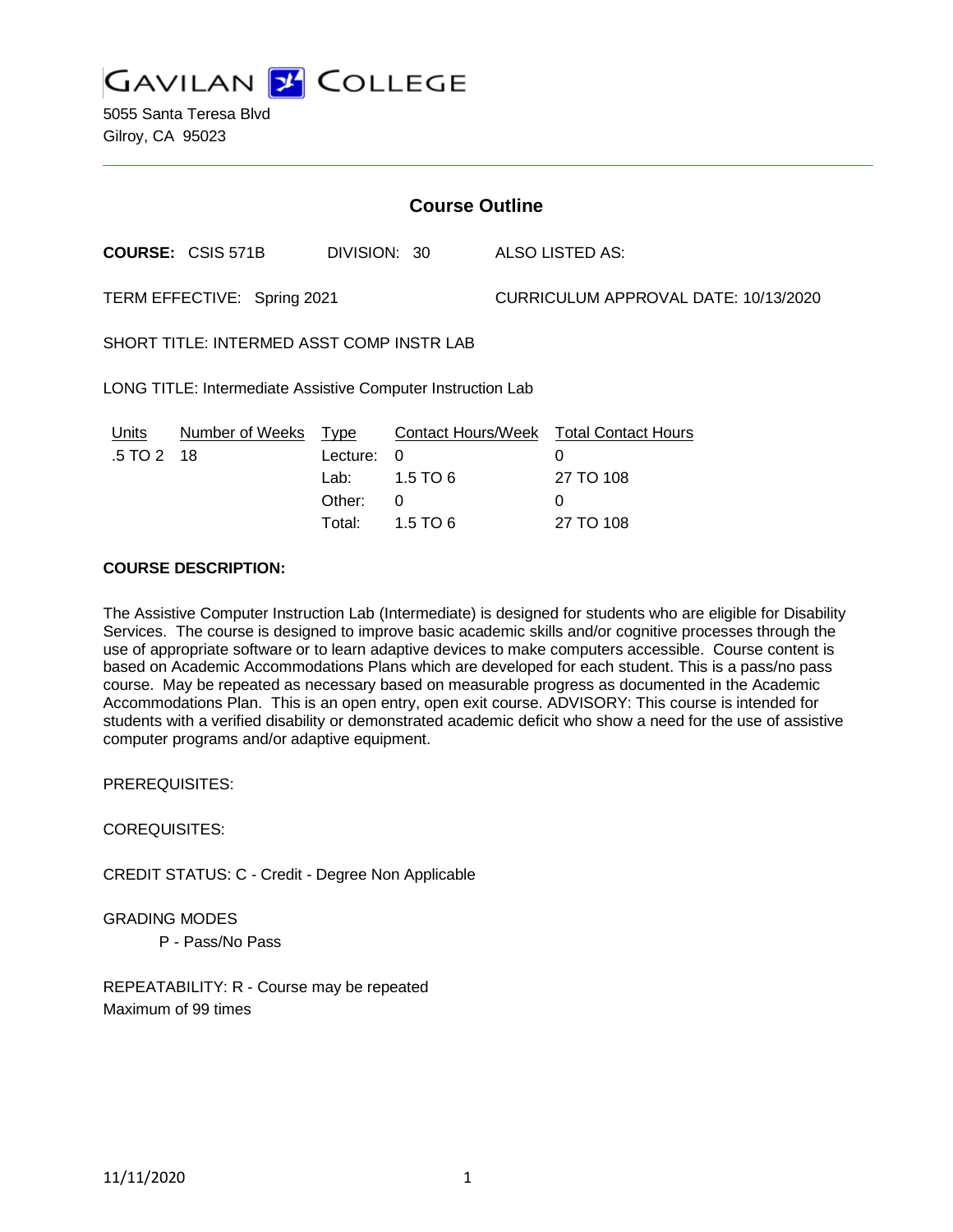SCHEDULE TYPES:

- 04 Laboratory/Studio/Activity
- 047 Laboratory LEH 0.7
- 05 Hybrid
- 71 Dist. Ed Internet Simultaneous
- 73 Dist. Ed Internet Delayed LAB
- 737 Dist. Ed Internet LAB-LEH 0.7

# **STUDENT LEARNING OUTCOMES:**

1. Distinguish assistive technologies or academic software programs that are appropriate for their individual learning profiles.

Measure of assessment: Oral Report, Written Report Year assessed, or planned year of assessment: 2016

2. Compare the effects of the assistive technologies or academic software on their academic achievement.

Measure of assessment: Oral Report, Written Report

Year assessed, or planned year of assessment: 2016

3. Examine appropriate assistive technologies and apply them to the completion of their mainstreamed college courses.

Measure of assessment: Skills Demonstration, Written Report

# **CONTENT, STUDENT PERFORMANCE OBJECTIVES, OUT-OF-CLASS ASSIGNMENTS**

# Curriculum Approval Date: 10/13/2020 **DE MODIFICATION ONLY**

27-108 Hours

Content: The course content is individualized for each student each semester. Basic academic skill deficits are remediated through individualized computer instruction. Specific goals and percentages for progress are identified and agreed upon with each student and instructor. The student should be able to demonstrate measurable progress in improving basic academic skills and/or cognitive functioning, to include: 1. Memory and reasoning 2. Language; i.e., syntax, semantics & grammar 3. Reading vocabulary and comprehension 4. Writing skills 5. Math skills 6. Computer literacy - Hours are dependent upon the number of units in which the student is enrolled. Student Performance Objectives (SPO): Students will practice increased communication, academic and vocational knowledge and skills in the coursework required by their regular college courses with minimal assistance. Students will report and employ improved study strategies, organizational and time management skills with minimal assistance.

Content: Orientation: 1. Class requirements-including lab rules and procedures 2. Adaptation(s) and evaluation of student needs. 3. Student Timekeeper program. 4. Go Print: utilizing the GO PRINT station. Student Performance Objectives (SPO): Students will add themselves to the system, log in/ out of system and check hours in the system with minimal assistance. Students will use the GO PRINT program for printing all assignments with minimal assistance.

Content: Computer Fundamentals: 1. Vocabulary 2. Flash drive handling 3. Software / hardware demonstration 4. Use of computer programs. Student Performance Objectives (SPO): Students will practice activities related to computer access or tests of

cognitive skills and/or academic competencies with minimal assistance.

Content: iLearn: MyGAV Student portal and iLearn course. Student Performance Objectives (SPO): Students will access the iLearn course in the Student portal, read course syllabus, utilize resources and course materials and submit course assignments on the computers with minimal assistance.

Content: Individual Practice and Assignments. Students will be given individualized assignments to complete and/or software programs to utilize with interactive capabilities. This lab work is designed to increase their skills and ability in the areas agreed upon by the student and instructor. The type of equipment and/or computer software utilized will be determined by the student's assessed strengths and weaknesses. Student Performance Objectives (SPO): The students will relate lab assignments according to their individual goals and apply that knowledge to their mainstreamed coursework with minimal assistance.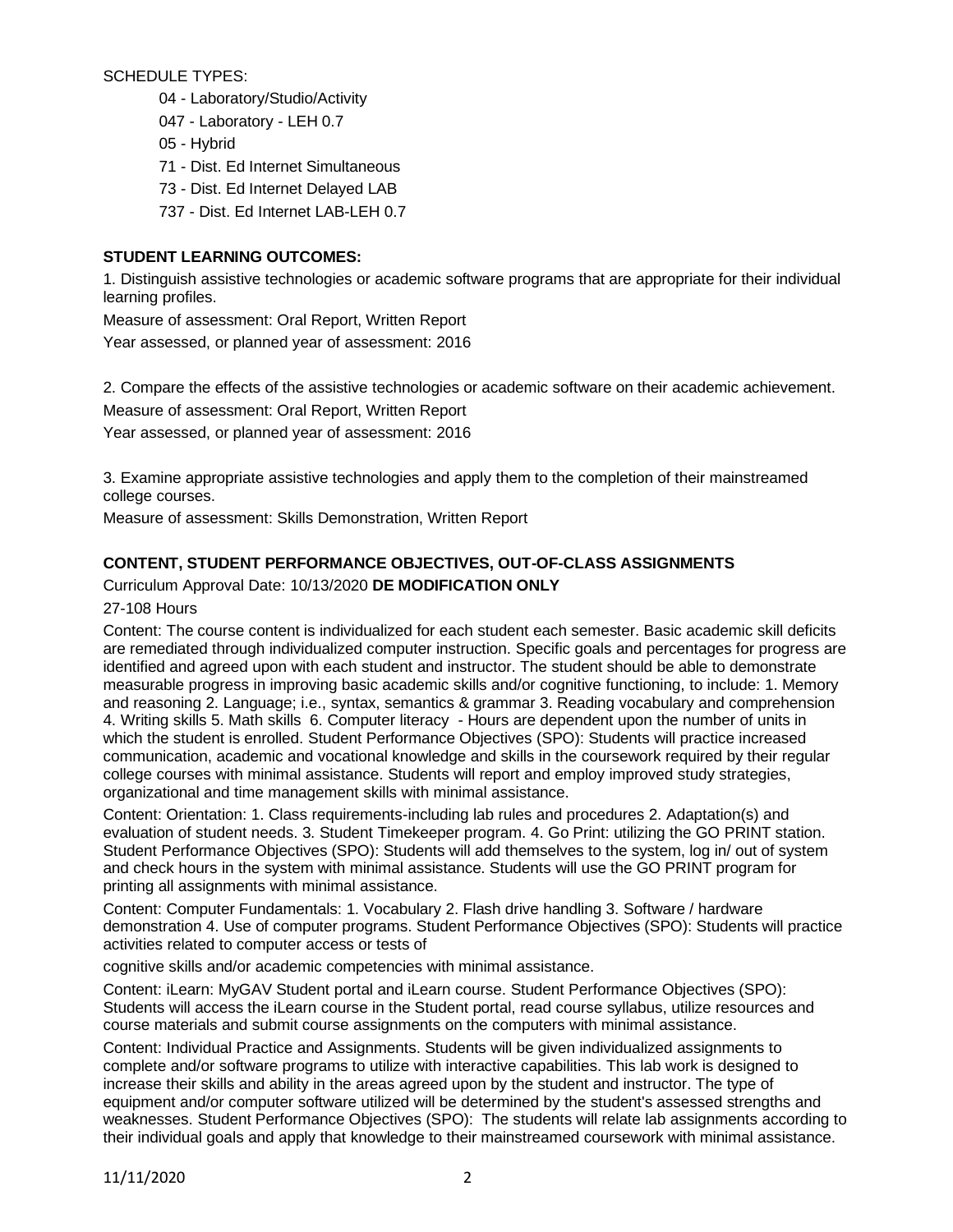Content: Individual and Small Group Instruction: Some of the assistive computer programs and/or equipment which may be used include: Microsoft Office, Plato, Kurzweil 3000, JAWS, ZoomText, Dragon, Portable Magnifiers, Daisy Players, etc. The programs and equipment listed above do not limit the instructor from using other programs and equipment that may be more effective. Student Performance Objectives (SPO): The students will demonstrate a series of lab exercises using the equipment and programs recommended by the instructor with minimal assistance.

Content: Plato: Online academic skills program Student Performance Objectives (SPO): The students will utilize the online Plato program to improve their basic academic skills with minimal assistance.

Content: Student Evaluation: Pre- and post- assessment activities by the instructor will be based on progress criteria specified in the Academic Accommodations Plan. The evaluation will be based upon the monthly reports, records of completed assignments, observed behavior and skill development. Student Performance Objectives (SPO): The students will meet with the instructor to discuss the monthly progress reports generated by the individual programs. Students will analyze their need for computer access and/or academic software programs with minimal assistance.

#### **METHODS OF INSTRUCTION:**

1. Adaptive instructional techniques--specialized areas of instruction might include individual and/or small group instruction on methods used to: a. engage/disengage assistive computer software; b. adjust individual preferences. 2. Demonstration. 3. Individual assistance, additional review and practice. 4. Weekly student use of the software programs. 5. Written reports.

OUT OF CLASS ASSIGNMENTS:

Required Outside Hours: 0 Assignment Description:

N/A

## **METHODS OF EVALUATION:**

Writing assignments

Percent of total grade: 15.00 %

Percent range of total grade: 15 % to 25 % Lab Reports If this is a degree applicable course, but substantial writing assignments are NOT appropriate, indicate reason:

Skill demonstrations

Percent of total grade: 60.00 %

Percent range of total grade: 60 % to 75 % Class Performance/s Performance Exams

Objective examinations

Percent of total grade: 0.00 %

Percent range of total grade: 0 % to 0 %

Other methods of evaluation

Percent of total grade: 5.00 %

## **REPRESENTATIVE TEXTBOOKS:**

Recommended Other Texts and Materials None.